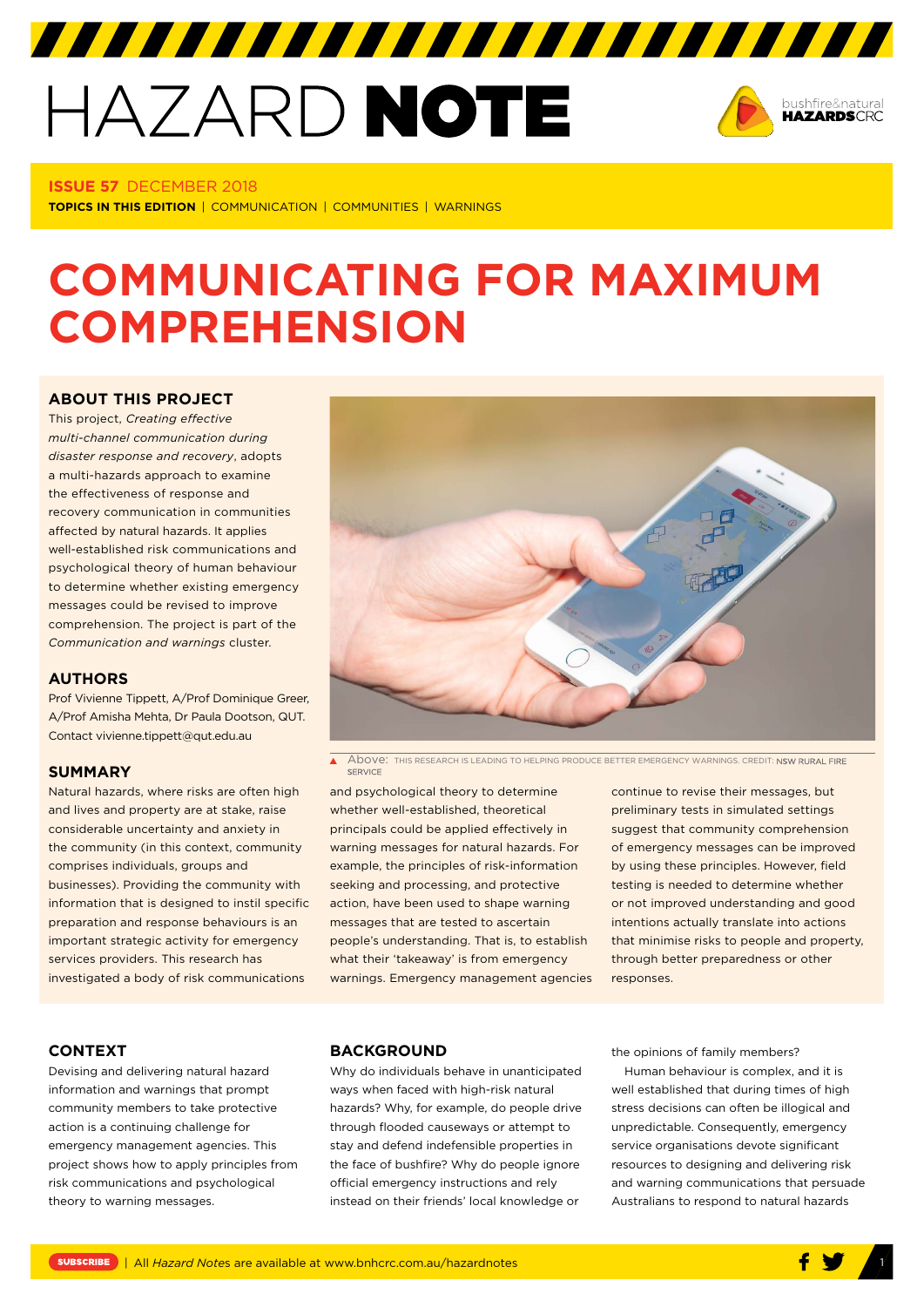

with specific and immediate behaviours. These warnings, which vary from simple messages (not driving through floodwater) to complex messages (how to safely evacuate from a hazard-affected area), are designed to protect community health, welfare, and safety. The Protective Action Decision Model (PADM), however, shows that an individual's decision to take a protective action is shaped by many cues. Stimuli from the environment (for example, smelling smoke, seeing torrential rain), the behaviour of others, and official warning messages all combine to elicit a perception of threat. A lack of exposure to, attention to, and comprehension of these cues interrupts protective-action decision making.

The unpredictable nature of natural hazards makes the composition and issuing of warnings even more complex. Some warnings encourage people to take protective action for events that may never occur, or may happen far into the future. Incentives for specific behaviour work best when they are offered close to an event. With a plethora of message sources and channels to choose from, 'cut through' of trusted

source information and instruction is critical.

In this complex environment, it is not feasible to determine linear relationships between a specific message and an individual's behaviour, and such relationships could not be ethically tested in live environments. However, overcoming any issues of exposure, attention and comprehension should result in better protective action decision making.

#### **BUSHFIRE AND NATURAL HAZARDS RESEARCH**

The findings reported below are the summarised result of five years' of multimethod research. Methods for data collection have included community consultation; simulated lab-based testing of message comprehension; and consultation with message developers across many agencies nationally.

Established theory, based on multiple research sources, suggests that the following principles could maximise comprehension:

• Community members often struggle to understand operational or technical language; this difficulty limits their

ability to process the information. Messages that use plain English are more likely to be understood and used in decision making.

- Editing devices such as dot points and sub headings help community members to more quickly understand messages and then retain the information for longer. Simple changes to message layout can increase community attention to official information and its use in decision making.
- Community members are more likely to attend to and act upon messages that personalise risk.
- Community members are more likely to comply with an instruction when it is issued by a credible source that the recipient regards as a legitimate and expert authority. However, an individual may not always see the lead emergency management agency as that source during a hazard, despite its official role.
- Being exposed to many possible cues and having access to multiple sources



**Above:** THE RESEARCH TEAM IS CONTINUING TO WORK WITH EMERGENCY SERVICES TO EVALUATE WARNINGS AND HELP IMPROVE COMMUNICATION. CREDIT: NATHAN MADDOCK, BUSHFIRE AND NATURAL HAZARDS CRC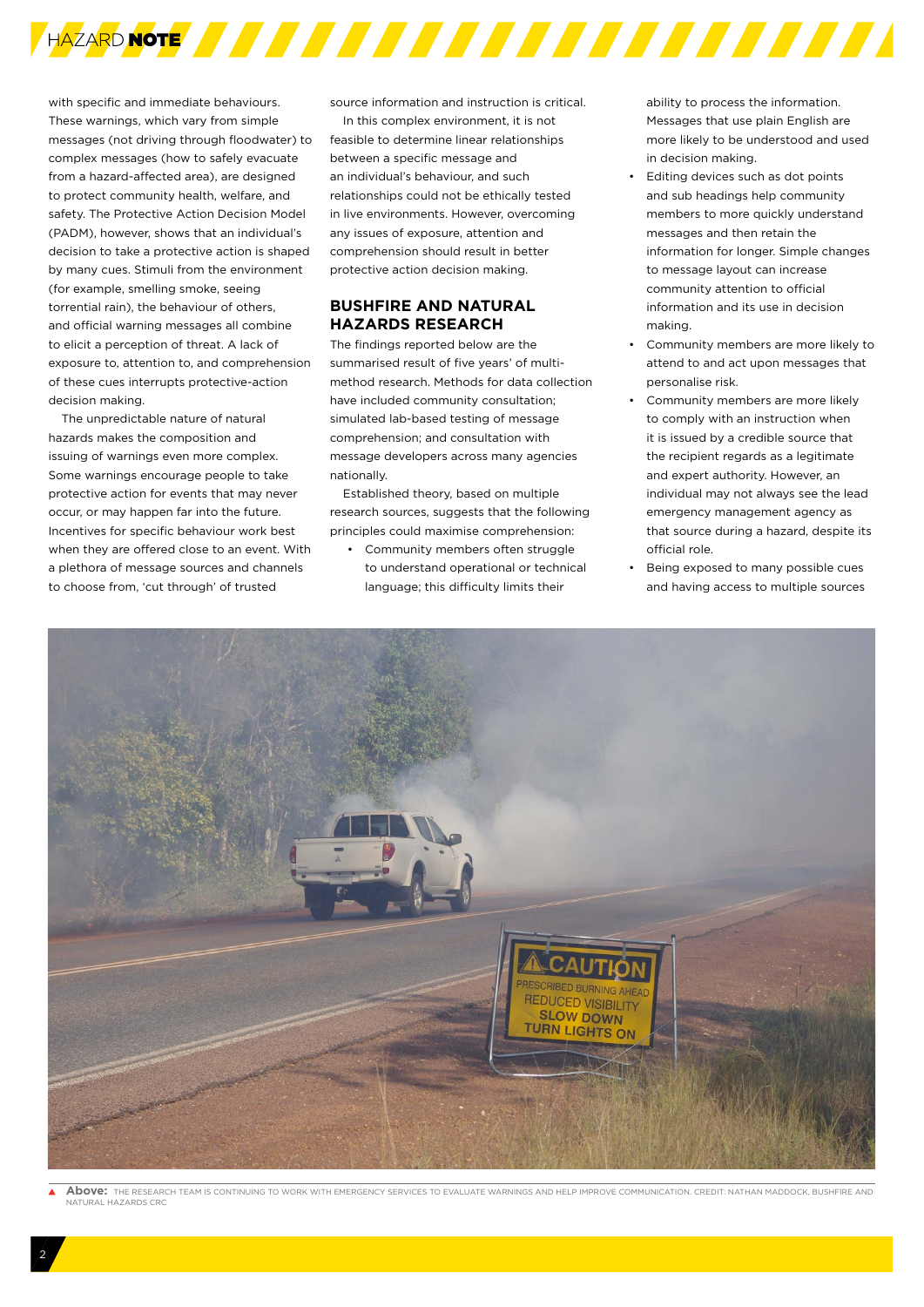

 $\overline{\blacktriangle}$ Figure 1: TO MAXIMISE COMPREHENSION, WARNING MESSAGES SHOULD FOLLOW THESE GUIDELINES.

of information increases the likelihood that community members will be exposed to a warning and triangulate that information to make an informed decision to act.

- Providing information about the hazard's nature (that is, its type, severity, likelihood, and possible consequences), location and timeframe enhances hazard knowledge. This, in turn, shapes risk perceptions, improves the likelihood of message compliance and counteracts sensational information sources.
- Emergency warning messages can provide direct links to other credible sources of information, such as the Bureau of Meteorology, and thereby significantly influence community members to take protective action.
- Grouping related information together helps community members to process information more efficiently during

times of high cognitive load. Together, these principles increase the attention to and understanding of official warning messages during natural hazards.

#### **HOW IS THE RESEARCH BEING USED?**

The researcher team is working with emergency management agencies around the country to reconfigure and revise their emergency warning messages based on the above principles. This includes being involved with specific agencies as well as in the current redevelopment of the national communication doctrine.

#### **FUTURE DIRECTIONS**

The emergency management sector will require field testing of the revised messages that use these principles. Developing an evidence base for positive change that improves community compliance will be challenging.

#### **END-USER STATEMENT**

This long term research project by the Bushfire and Natural Hazards CRC comprehensively investigates the complexities of emergency communications. Emergency service agencies face ongoing challenges in how to devise warnings and information that prompt communities to appropriately prepare for and respond to disasters. This involves a fundamental issue: what factors will influence communities at crisis points, when their capacity to act rationally may be impaired? The research results are highly valuable in addressing this, and provide emergency service agencies with sound principles to follow. These include using clear, direct language, structuring information in easily understood formats, and linking agency communications to other credible information sources. All of these strategies, and others the research covers, will help people to quickly make sound decisions that could save lives and property. QFES will continue to incorporate the principles highlighted in this evidence-based research in its emergency warning and information communications.

**– Hayley Gillespie, Executive Manager Media, Queensland Fire and Emergency Services** 

Some of the most significant dilemmas that remain a challenge are:

- It is unlikely that the community will fully comply with instructions during an event. People facing complex individual, social and environmental circumstances may understand the message, but may not be in a position to respond appropriately.
- It is very difficult to identify acceptable metrics to measure improvements to communication strategies (such as whether improved community comprehension influences actual behaviour during these events).
- Balancing community expectations of operational responses and their own personal responsibility for preparation and action is an ongoing challenge.

These issues will continue to test the emergency services sector, despite their deep commitment to continuous improvement.